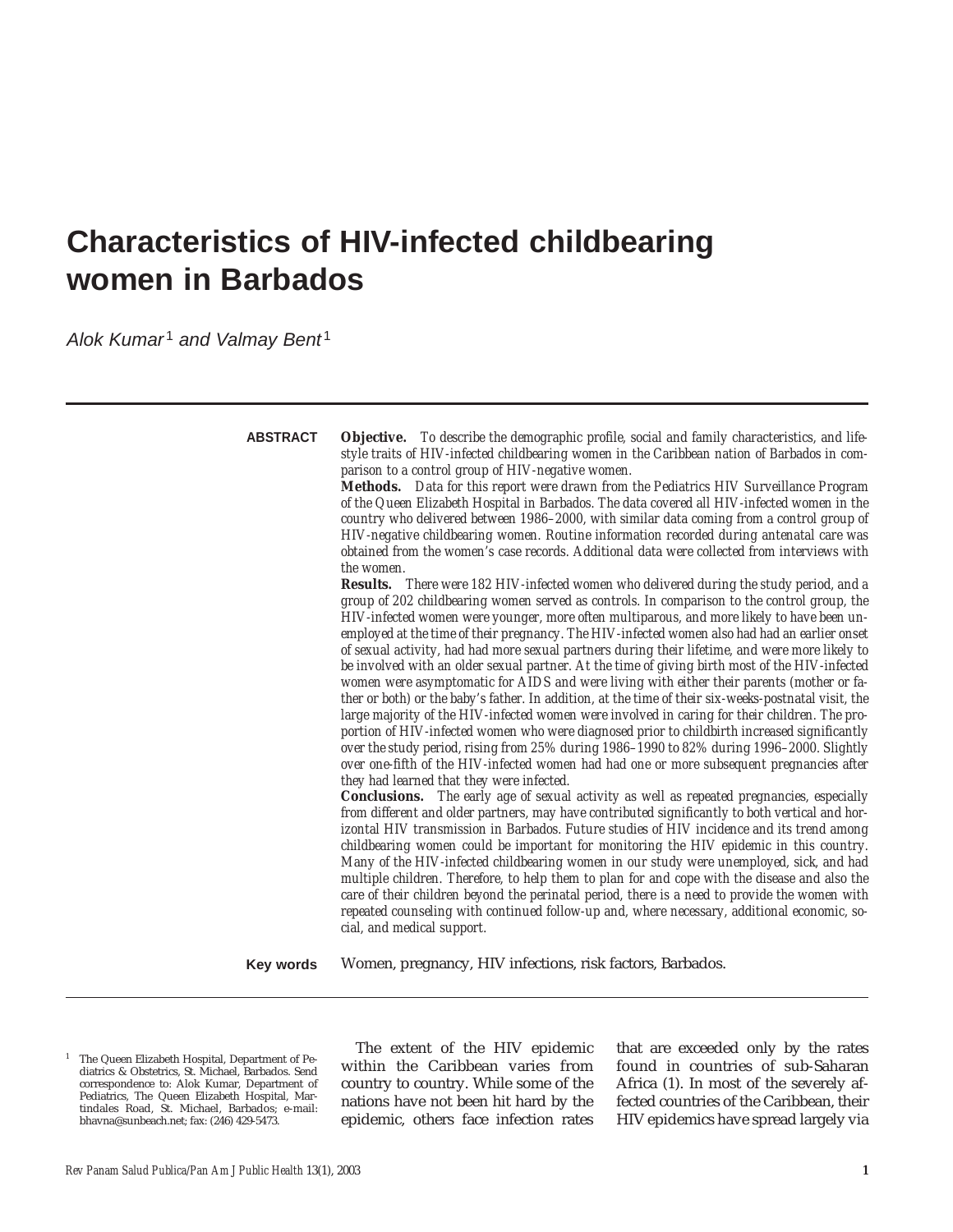heterosexual contact, with a deadly combination of adverse lifestyle and sociocultural practices such as early sexual activity and frequent partner exchange by young people (1–5).

Barbados is one of the smaller countries in the English-speaking Caribbean, with an estimated 2001 population of 272 000, a land area of 430 km2, and a 2001 estimated per-capita gross national product of US\$ 14 010 (adjusted for purchasing power parity) (6). The Government of Barbados views health care as a fundamental right of all Barbadians and aims to provide comprehensive health care to all its citizens, at a cost that is affordable to the country. Services at government facilities are free of cost at the point of delivery. Private health services also are offered and are mainly used by those who can afford to pay for them. Life expectancy at birth for the total population is 77 years, and the infant mortality rate is 12.8 deaths per 1 000 live births (6).

As part of its public health services, Barbados has a well-organized Pediatric HIV Surveillance Program that monitors mother-to-child HIV transmission. The Program operates from the Department of Pediatrics at the Queen Elizabeth Hospital (QEH), which is under the Ministry of Health. The Pediatric HIV Surveillance Program has been facilitated by excellent provision of antenatal care. Women's utilization of voluntary antenatal screening for HIV increased from 24.6% in 1992 to 50% in 1994. Since 1997 more than 80% of pregnant women have undergone voluntary HIV screening. In the year 2000 over 90% of pregnant women underwent the voluntary screening, according to a recent conference presentation, which also reported that the HIV seroprevalence rate among pregnant women in Barbados during the period of 1992– 2001 varied between 0.8% and 1.2%.<sup>2</sup>

Similar to the situation in some other Caribbean countries and elsewhere in the world where heterosexual transmission is the predominant mode of HIV transmission (1), there has been a steady increase in the number of HIV-infected pregnant women over the last 10 years in Barbados. Despite the increase in the Caribbean, there are few reports on the sociodemographic profile of these women (5, 7). This paper examines the demographic profile, social and family characteristics, and the lifestyle traits of a group of HIV-infected women in Barbados, and compares them with a control group of HIV-negative childbearing women. Such data could prove helpful in designing general policies and specific preventive measures. These data will also be useful for future studies of trends as part of the effort to monitor HIV epidemics within the general population and to assess the effectiveness of HIV prevention measures (8, 9).

## **METHODS**

Our study's data on HIV-infected women were drawn from the Pediatric HIV Surveillance Program in Barbados and from one-to-one personal interviews of the HIV-infected mothers, and with much of the same data collected from a group of HIV-negative childbearing women who served as controls. Operating since 1986, the Pediatric HIV Surveillance Program is a nationwide cohort study for monitoring pediatric HIV infection, particularly mother-to-child transmission. The Program operates from the Queen Elizabeth Hospital (QEH), which is located in the parish of St. Michael, on the outskirts of the capital city of Bridgetown. Voluntary antenatal HIV screening, which began in 1990, has facilitated this program. An antenatal HIV screening test is offered to all pregnant women irrespective of previously known HIV antibody status. Throughout the period we studied, the utilization of antenatal care in Barbados has been around 95%. Over 90% of all the deliveries in the country are

conducted at the QEH, with the rest being done at a private hospital. All HIV-infected childbearing women and their infants exposed to HIV are enrolled in the Pediatric HIV Surveillance Program and followed up at the QEH. All participating women are counseled about the nature of and the need for this surveillance program, and informed consent is taken. These women are also told about the strict confidentiality being maintained with respect to the data collected.

## **Study population and data collection**

All pregnant women known to be HIV-positive in Barbados who had childbirth from 1986 through 2000 were included in this study. These women were diagnosed as being HIV-positive either prior to the childbirth through an antenatal screening test for which they had volunteered or after their childbirth when the woman or her baby was found to be symptomatic with AIDS. Beginning in 1990, data were collected prospectively from all HIV-infected pregnant women in order to create a data bank to facilitate the study of perinatal HIV transmission as a part of the Pediatric HIV Surveillance Program. HIV-infected women who had delivered prior to 1990 were retrospectively recruited into this study, and with data on them gathered from their antenatal care records maintained at the QEH. Since 1996, in order to study the incidence of HIV infection among childbearing women in Barbados, HIV-negative childbearing women have been recruited into the surveillance program, with much of the same data collected on them as on the HIV-positive women.

The selection of the HIV-negative women to serve as controls for this study was sequential. That is, following delivery by an HIV-positive woman, one or more of the HIV-negative women who next gave birth were asked to take part in the study. Those who accepted were enrolled as controls.

During the antenatal care registration in Barbados, there is routine

Kumar A, St. John MA. Trends in HIV seroprevalence among pregnant women and perinatal HIV exposure to infants in Barbados — a population based prospective study [conference presentation]. The IX International HIV/AIDS Conference, Barcelona, Spain, July 2002.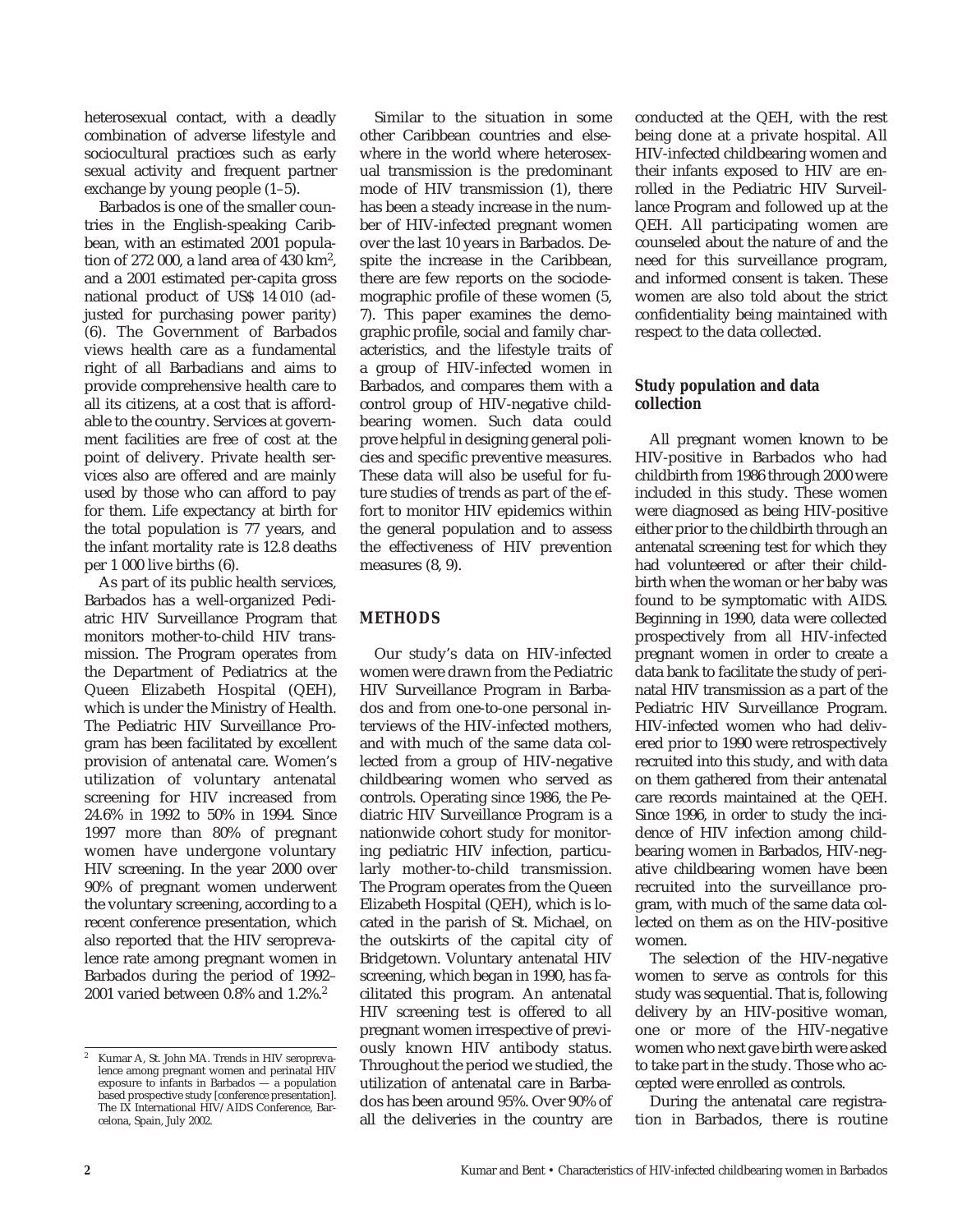recording of such maternal information as age, gravidity and parity, education and employment status, marital status, age of the newborn baby's father, and the results of the venereal disease research laboratory (VDRL) serology test for syphilis. For this study, one of the authors collected these data from each mother's case records.

All the HIV-positive women and the HIV-negative women who were enrolled for this study were also asked to participate in a one-to-one personal interview so that additional data could be collected. For the interview a predesigned questionnaire was used. Both the HIV-positive and the HIV-negative women were asked the same questions, except for the questions pertaining to HIV illness, which were omitted from the questionnaire for the HIVnegative women. These interviews were conducted in 1996 through 2001. Of the 182 HIV-positive women enrolled, 40 women who had delivered prior to 1995 could not be interviewed as they were either lost to follow-up or had died. None of the 142 HIV-positive mothers we were able to contact declined to be interviewed. However, some of these mothers did decline to answer some of the questions in the questionnaire. In the control group of 202 HIV-negative women, 15 of them refused to be interviewed, but data from their antenatal case records were available for analysis. The remaining 187 women in the control group were interviewed at the time of their routine six-weeks-postnatal follow-up visit at the QEH. Either one or the other of the two authors conducted the interviews with both the HIV-positive women and the HIV-negative women. During these interview sessions, mothers were told at the outset that the interviewer was not being judgmental in any way, and once again the confidentiality of the information they provided was stressed.

The additional information gathered from the HIV-positive women in these interviews included the time of the first diagnosis of being HIV-positive (in Barbados, women are offered HIV testing during each pregnancy ir-

respective of any previous HIV-test results), the reason for taking the HIV screening test, numbers of pregnancies since the woman had first learned that she was HIV-infected, the woman's present living arrangement (whom she was living with at the time of the sixweeks-postnatal visit), and the woman's involvement with the care of her baby (that is, if the newborn baby lived with her or if the baby lived with and was being cared for by someone other than the biological mother because the mother was too ill to provide the care or because the mother had abandoned the baby). Lifestyle and risk-taking behaviors of both the HIVpositive and the HIV-negative women as pertinent to perinatal HIV transmission and prevention were also elicited during these interviews. These behaviors included age at initiation of sexual activity, number of sexual partners they had had during their lifetime, and any history of illicit drug use.

## **Data organization and statistical analysis**

The information comparing the HIV-positive women and the HIVnegative women was categorized and tabulated using contingency tables. Chi-square tests were used to check for the statistical significance of any differences between the demographic, obstetric, and lifestyle characteristics of the two groups of women. Epi Info 6 software (Centers for Disease Control and Prevention, Atlanta, Georgia, United States of America) was used to create the questionnaire, for data storage, and to perform some of the statistical analyses, including the chi-square test and the calculation of relative risk (RR). All *P* values were two-sided and were corrected for continuity. Wherever the chi-square test could not be used because the cell value was less than 5, Fisher's exact test was used to test for significance. The VassarStats statistical calculator on the Internet (http://departments.vassar.edu/ ~lowry/VassarStats.html) was used to calculate confidence intervals. The chisquare test for trend was used with the

age distribution of HIV-positive mothers, the timing of diagnosis of HIV, and the proportion of HIV-infected mothers with repeated pregnancies.

#### **RESULTS**

There were 182 HIV-infected women enrolled in this study, and they delivered 233 babies from 230 childbirths (including three sets of twin gestations) during the 1986–2000 study period. In the control group there were 202 HIV-negative women, who delivered 231 babies from 230 childbirths (including one set of twins). (For both groups of women the data results that follow in the text, tables, and Figure 1 and Figure 2 report information (e.g., age) for the women at the time of their initial pregnancy during the study report and omit that information for any subsequent pregnancy). As of January 2002, of the 182 HIV-infected childbearing women, 143 (78.6%) were still alive, 32 had died, and the status of 7 of them was unknown.

### **The demographic and obstetric profiles of the HIV-positive and HIV-negative women**

The demographic and obstetric profile of the 182 HIV-positive childbearing women and of the 202 HIVnegative childbearing women who served as controls are shown in Table 1 (not all of the data were available for all of the 182 HIV-positive women studied; the number of women for whom the particular data were available is indicated in parentheses in the table). For the HIV-positive women, age at the time of the childbirth ranged from 16 years to 37 years, with a median age of 24 years. For the HIVnegative women, the age ranged between 16 years and 40 years, with a median age of 26 years. Among the HIV-positive women, 60.9% were aged less than 25 years at the time of delivery, while 44.1% of the HIV-negative women were younger than 25 years. The difference in the proportion of women younger than 25 years in the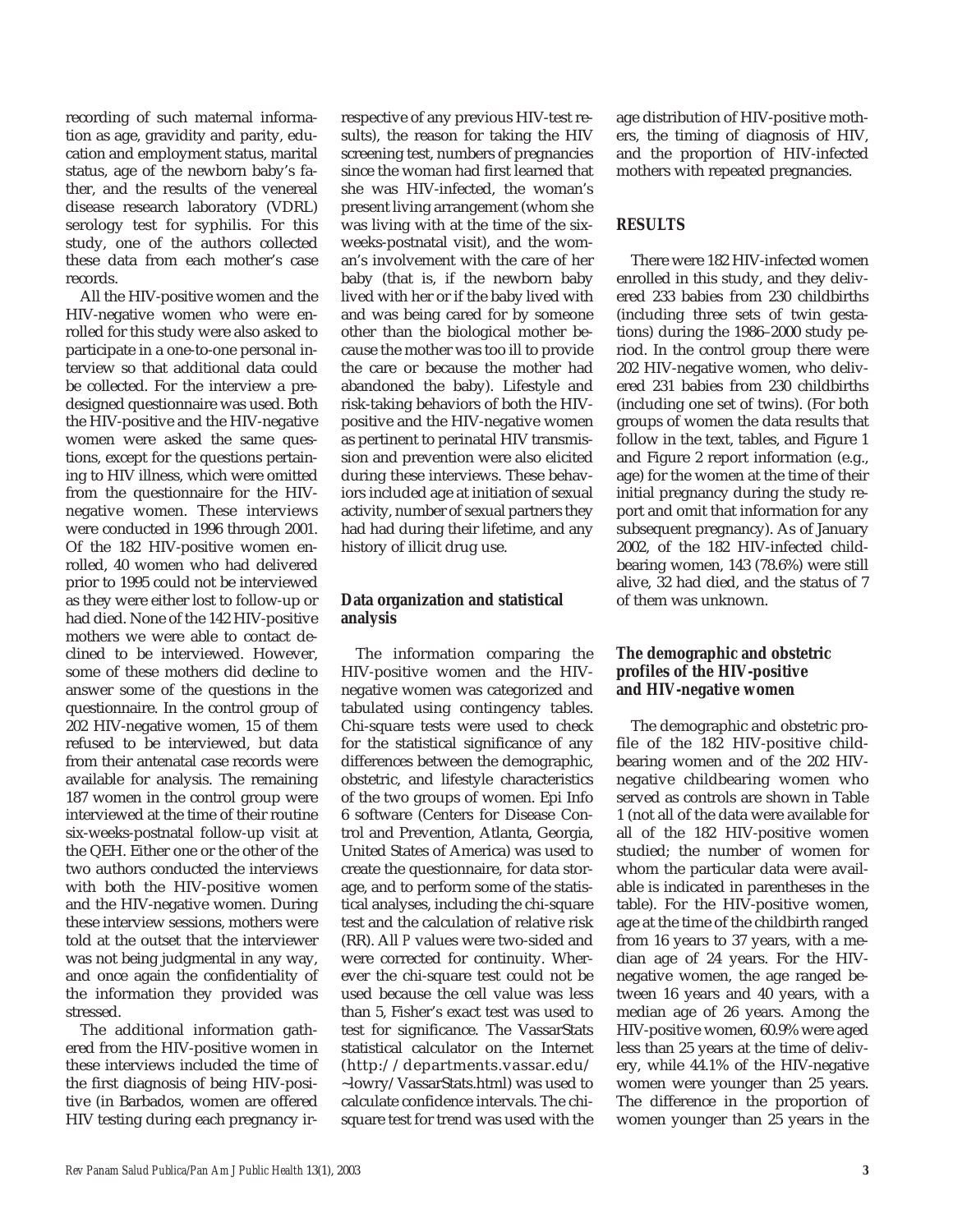|                                 |     | HIV-positive  | HIV-negative |             |  |
|---------------------------------|-----|---------------|--------------|-------------|--|
| Characteristic                  | No. | $\%$          | No.          | %           |  |
| Age (yr) at time of childbirth  |     | $(n = 182)^a$ | $(n = 202)$  |             |  |
| $15 - 24$                       | 111 | 60.9          | 89           | 44.1        |  |
| $25 - 34$                       | 66  | 36.3          | 94           | 46.5        |  |
| $35 - 44$                       | 5   | 2.4           | 19           | 9.4         |  |
| Number of the pregnancy         |     | $(n = 171)$   |              | $(n = 202)$ |  |
| 1                               | 32  | 18.7          | 56           | 27.7        |  |
| $\overline{2}$                  | 46  | 26.9          | 51           | 25.2        |  |
| 3                               | 93  | 54.4          | 95           | 47.1        |  |
| Antenatal care                  |     | $(n = 182)$   |              | $(n = 202)$ |  |
| Booked (3 antenatal visits)     | 167 | 91.8          | 195          | 96.5        |  |
| Unbooked (< 3 antenatal visits) | 15  | 8.2           |              | 3.5         |  |

**TABLE 1. Demographic and obstetric profiles of HIV-positive and HIV-negative childbearing women, Barbados, 1986–2000**

 $a_n$  n = number of mothers for whom the respective data were available.





two groups was statistically significant  $(RR = 1.38, P = 0.0009).$ 

There was no statistically significant difference in the proportion of the HIV-positive and HIV-negative women who were multiparous ( $RR = 1.12$ ,  $P =$ 0.05) despite a higher proportion (81.3%) of HIV-positive women being multiparous as compared to the HIVnegative women (72.3%) (Table 1).

Nearly one-tenth (8.2%) of the HIVpositive women were "unbooked," that is, had fewer than three visits to a doctor for checkups during their antenatal care (in Barbados, pregnant women are initially booked for their antenatal care either at a public antenatal clinic or at the private office of an obstetrician or general practitioner, and then referred to the QEH in the

last trimester of their pregnancy for continued antenatal care and delivery). In comparison, 3.5% of the HIVnegative women were unbooked. This difference was not statistically significant  $(P = 0.07)$ .

Figure 1 shows the trend in the age distribution for these HIV-positive women at the time of childbirth, with the 1986–2000 study period divided into three five-year subperiods. The number of HIV-infected women in the age group of 15–24 years old increased from 47.3% (95% confidence interval (CI) = 31.1%–69.0%) during 1986–1990 to  $55.2\%$  (95% CI = 46.1%–63.9%) during the 1996–2000 period. However, this increase was not statistically significant, nor was a significant linear time trend found.

#### **HIV infection-related characteristics**

The HIV infection-related characteristics of the HIV-infected childbearing women are shown in Table 2. Overall, 125 of the 182 HIV-positive women (68.7%) were diagnosed as being HIVinfected as a result of voluntary antenatal screening. Most of the women (88.6%) had no AIDS-defining features at the time of the childbirth.

The proportion of HIV-positive women who were diagnosed as being infected prior to childbirth increased from 25.0% (95% CI =  $10.6\%$ -47.1%) during the 1986–1990 subperiod to 82.0% (95% CI = 72.8%–88.7%) during the 1996–2000 subperiod (Figure 2). This very large increase was statistically significant  $(P = 0.0001)$ .

#### **Repeated pregnancies among the HIV-infected mothers**

During the study period, 39 of the 182 HIV-positive women (21.4%) had a subsequent pregnancy after learning that they were HIV-infected. These 39 included 31 women who were pregnant for a second time (including two sets of twins), 6 women who were pregnant for a third time, and 2 women who were pregnant for the fifth time after being diagnosed as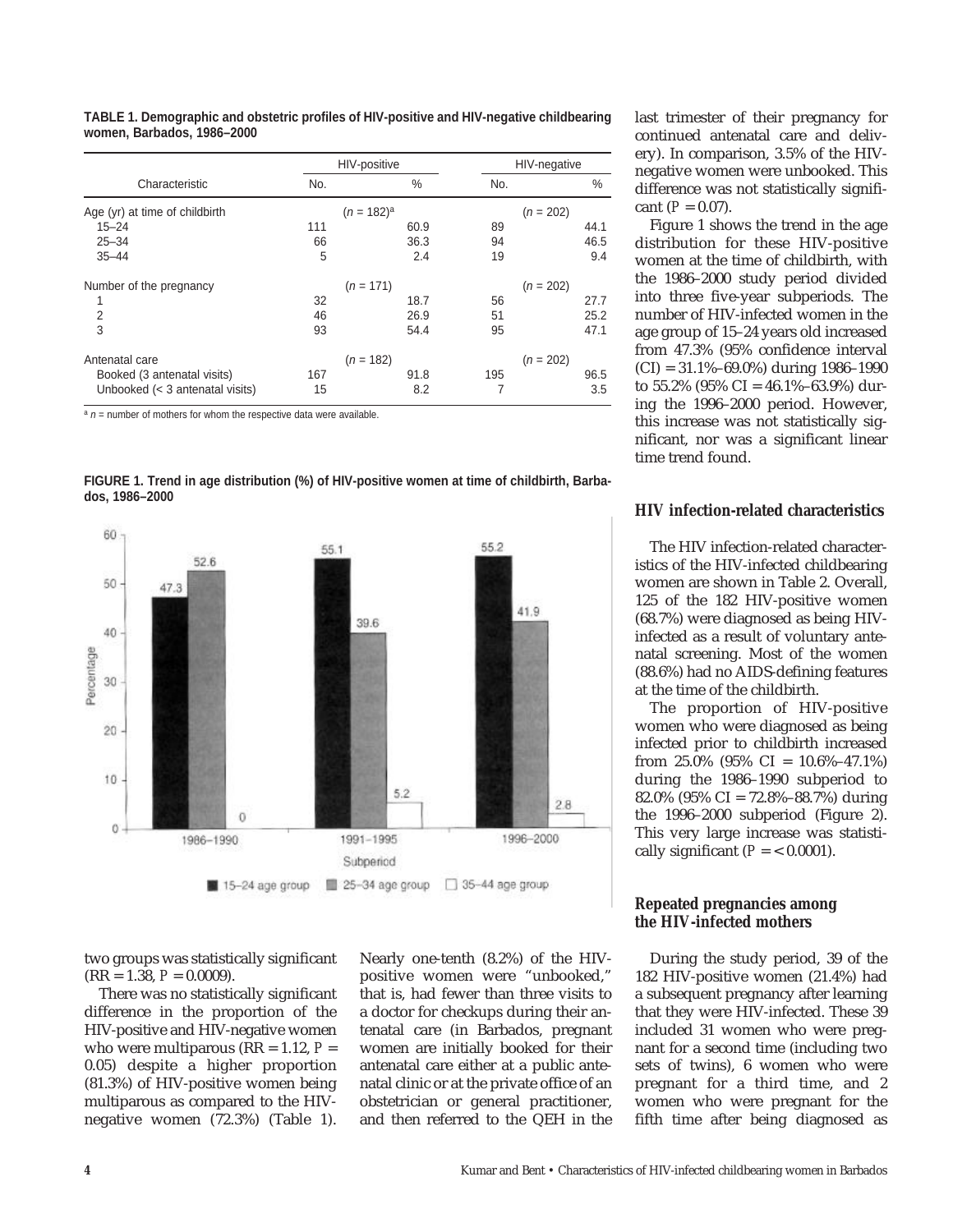| TABLE 2. HIV infection-related characteristics of HIV-positive childbearing women in Bar- |  |  |  |
|-------------------------------------------------------------------------------------------|--|--|--|
| bados, 1986-2000                                                                          |  |  |  |

| Characteristic                                                | No.            | %    |  |
|---------------------------------------------------------------|----------------|------|--|
| Reason for screening and diagnosis ( $n = 182$ ) <sup>a</sup> |                |      |  |
| Antenatal voluntary screening                                 | 125            | 68.7 |  |
| Voluntary screening during neonatal period                    | 2              | 1.1  |  |
| During maternal illness suspected HIV                         | 31             | 17.0 |  |
| During child's illness suspected HIV                          | 8              | 4.4  |  |
| Other reasons                                                 | 16             | 8.8  |  |
| Repeat childbirths since HIV-positive ( $n = 182$ )           |                |      |  |
| None                                                          | 143            | 78.6 |  |
| 1                                                             | 31             | 17.0 |  |
| 2                                                             | 6              | 3.2  |  |
| 3                                                             | $\overline{2}$ | 1.2  |  |
| Maternal disease at childbirth ( $n = 140$ )                  |                |      |  |
| Asymptomatic                                                  | 124            | 88.6 |  |
| Symptomatic                                                   | 16             | 11.4 |  |
| Maternal vital status as of January 2002 ( $n = 182$ )        |                |      |  |
| Alive                                                         | 143            | 78.6 |  |
| Deceased                                                      | 32             | 17.6 |  |
| Not known                                                     | 7              | 3.8  |  |

 $a_n$  n = number of mothers for whom the respective data were available.





HIV-infected. Figure 3 shows the trend over the 1986–2000 study period in the 51 repeated childbirths that occurred among the HIV-infected women after they had become aware of their infection status. The proportion of child-

births that resulted from a repeated pregnancy in women known to be HIV-positive prior to their conceiving increased from 14.3% (95% CI = 4.7%– 33.6%) during the 1986–1990 subperiod to  $25.2\%$  (95% CI =  $18.2\%$ -33.7%)

for 1996–2000. While the increase in the proportion was large, the difference was not statistically significant  $(P = 0.31)$ .

## **Social and family characteristics of the HIV-infected mothers**

All but 7 of the 182 HIV-infected women studied were from Barbados. Of the other 7, 6 of them were originally from the country of Guyana and 1 was from Saint Vincent and the Grenadines. Table 3 shows other social and family characteristics of the HIV-positive and HIV-negative women. One-quarter of the HIV-positive women had completed just primary education (schooling up to the age of 12 years, which is free and compulsory in Barbados), compared with 16.7% of the HIV-negative women. This difference between the two groups was not significant  $(P = 0.08)$ . Over half of the HIV-positive women had been unemployed prior to their pregnancy, whereas only 25% of the HIV-negative women were unemployed immediately prior to their pregnancy, a difference that was statistically significant  $(P = 0.0001)$ . Just under one-half of the HIV-positive women were living with one or both of their parents (with their mother in over 80% of those cases). More than four out of five of the HIV-positive women were involved with their child's care.

#### **Lifestyle-related characteristics of the HIV-positive and HIV-negative mothers**

Table 4 compares the lifestylerelated characteristics of the HIVinfected women with those of the HIVnegative women. Nearly one-third of the HIV-positive women had had coitarche (first sexual intercourse) before the age of 16 years, whereas that was true for only one-fifth of the HIVnegative women. This difference was statistically significant ( $RR = 1.5$ ,  $P =$ 0.04). There was a history of rape at a young age in three cases; these women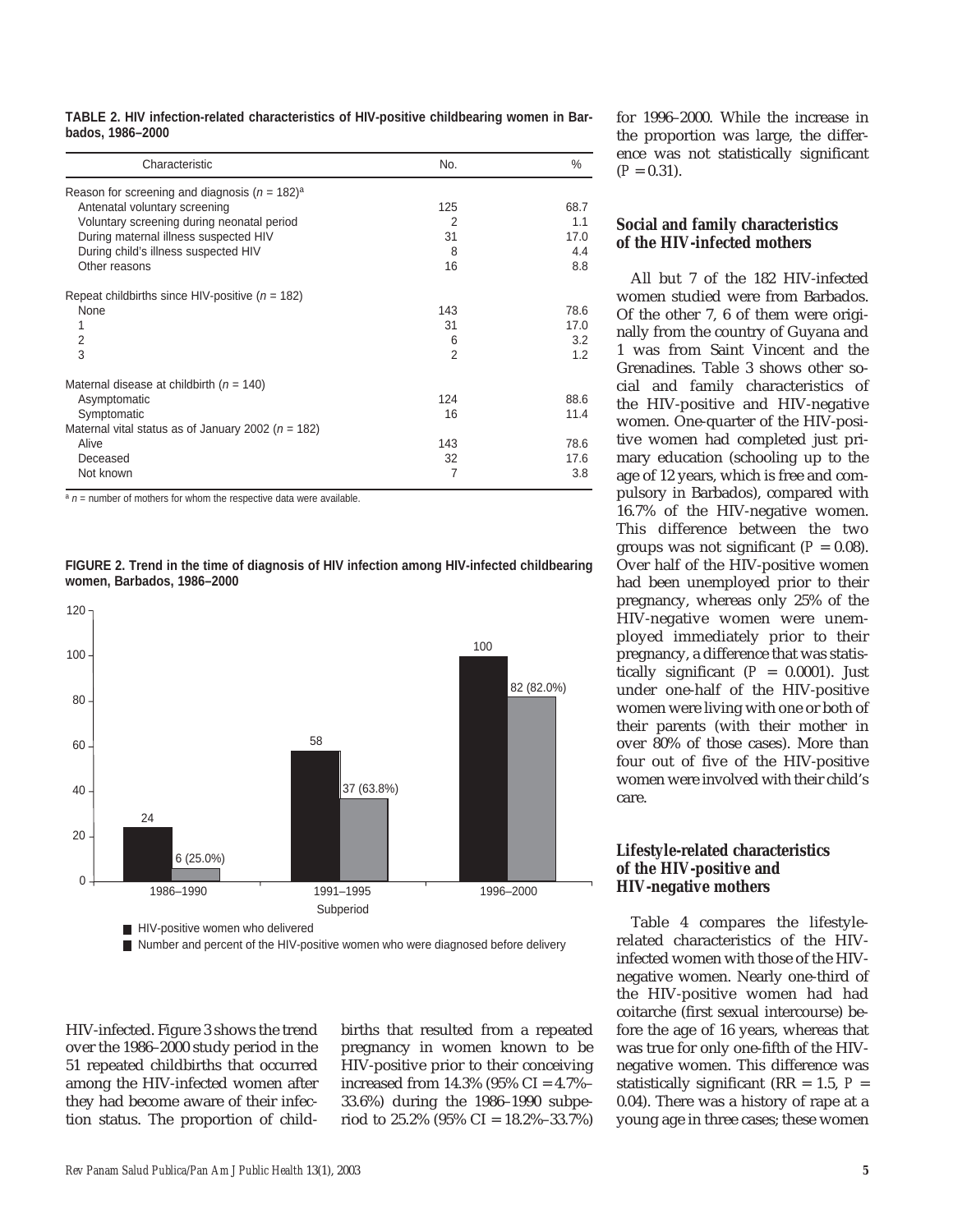

**FIGURE 3. Trend in subsequent childbirths among women known to be HIV-infected, Barbados, 1986–2000**

Total number of births among women who were HIV-positive (whether or not they knew of their HIV status)

■ Number and percentage of the births that occurred after the women had learned they were HIV-positive

subsequently had 5 or more sexual partners in their lifetime. Two other women stated that they sometimes offered sex in exchange for money, and both of these women had had more than 10 partners. Nearly half (45.4%) of the HIV-infected women had had 5 or more sex partners in their lifetime, whereas a little more than one-quarter (28.8%) of the of HIV-negative women had had 5 or more sex partners in their lifetime, and this difference was statistically significant ( $RR = 1.6$ ,  $P = 0.01$ ). Also, 19.8% of the HIV-positive women had had 10 or more sexual partners in their lifetime, as compared to 8.5% of the HIV-negative women  $(P = 0.012)$ . In comparison to the HIV-negative women, with a significantly higher proportion of the HIV-positive women, the baby's father was more than 5 years older than the woman (RR = 2.0,  $P = 0.0001$ .

None of the HIV-positive or HIVnegative women who were interviewed reported a history of intravenous drug abuse. However, among the HIV-positive women, 5.8% reported having smoked cocaine and 9.2% having smoked marijuana. Among the HIV-negative women, the respective percentages were 0.7% and 6.5%. The difference in the marijuana use between the two groups was not statistically significant, but for cocaine it was. A reactive VDRL serological test for syphilis was significantly more common among the HIV-positive women than among the HIV-negative women  $(P = 0.015)$ .

#### **DISCUSSION**

We found an early onset of sexual activity (before 21 years of age) in over three-fourths of the HIV-positive women in Barbados. Similarly, Walrond et al. (19) reported an early onset of sexual activity among adolescents and adults in the country. In comparison to the HIV-negative mothers, a significantly higher proportion of the HIV-positive women in our study had had more than five sex partners in their lifetime. Also in a significantly

higher proportion of the HIV-positive women, the father of the newborn baby was more than 5 years older than the woman was. This early initiation of sexual activity and the pattern of a younger woman having a sexual relationship with an older man is known to have fueled the heterosexual spread of HIV in the Caribbean countries with high HIV prevalence levels (1).

Overall, we found that the HIVinfected mothers in our study were younger than the HIV-negative women. The proportion of HIV-infected women younger than 25 years old has been consistently high throughout the 15 years reviewed in this study. Over the period that we investigated, there was a noticeable (though not statistically significant) increase in the proportion of women who were having subsequent pregnancies after they had learned they were HIV-positive. The HIV-infected women had also had a significantly higher number of sexual partners during their lifetime in comparison to the HIV-negative women. These various lifestyle characteristics seen with the HIV-positive women may contribute significantly to both vertical and horizontal HIV transmission in Barbados. A disproportionately higher incidence of HIV infection among both younger women and younger pregnant women has been reported from countries that have experienced explosive HIV epidemics (10– 13), so these lifestyle characteristics that we found in our study in Barbados are a cause for concern. Therefore, monitoring the HIV incidence and its trend among both young women and young pregnant women in Barbados could be essential in tracking the HIV epidemic in the country.

More than three-fourths of the HIVinfected mothers in our study were multigravida and multiparous. Similar findings have been reported from other Caribbean countries (2, 5). This makes the care of HIV-exposed children challenging for their young mothers, who are ailing both medically and psychosocially. Many of the HIVinfected childbearing women in our study were unemployed, sick, and had multiple children. Therefore, to help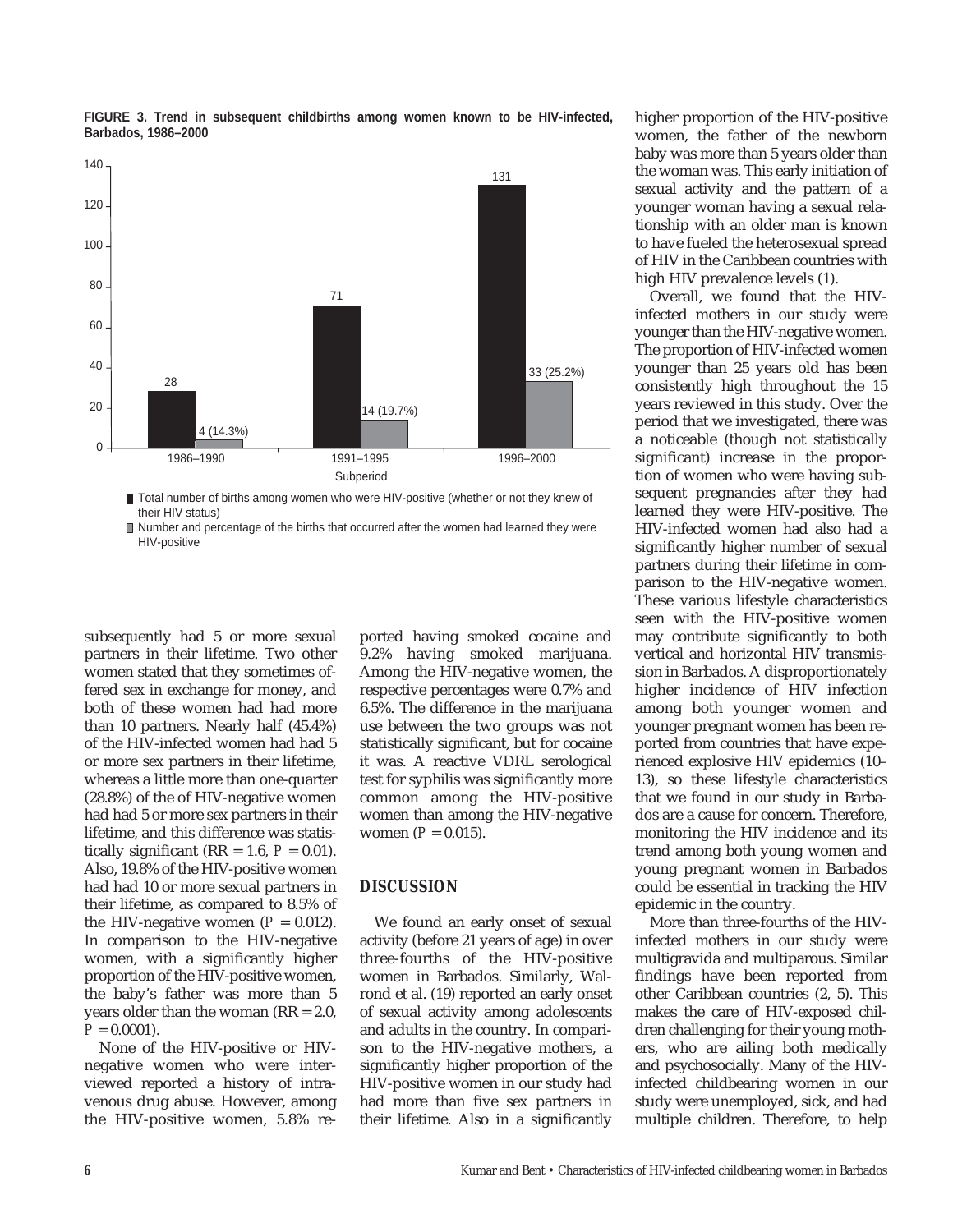|                                        | HIV-positive |               |      |     | HIV-negative |      |  |
|----------------------------------------|--------------|---------------|------|-----|--------------|------|--|
| Characteristic                         | No.          |               | $\%$ | No. |              | $\%$ |  |
| Education completed                    |              | $(n = 144)^a$ |      |     | $(n = 191)$  |      |  |
| Primary                                | 36           |               | 25.0 | 32  |              | 16.7 |  |
| Secondary                              | 99           |               | 68.7 | 139 |              | 72.8 |  |
| Tertiary                               | 9            |               | 6.2  | 20  |              | 10.5 |  |
| Employment                             |              | $(n = 110)$   |      |     | $(n = 192)$  |      |  |
| Employed with others                   | 40           |               | 36.4 | 105 |              | 54.7 |  |
| Self-employed                          | 11           |               | 10.0 | 39  |              | 20.3 |  |
| Unemployed                             | 59           |               | 53.6 | 48  |              | 25.0 |  |
| Living arrangement (woman living with) |              | $(n = 146)$   |      |     | $(n = 186)$  |      |  |
| Newborn baby's father                  | 58           |               | 39.7 | 75  |              | 40.3 |  |
| One or both of her parents             | 71           |               | 48.6 | 82  |              | 44.1 |  |
| On her own                             | 17           |               | 11.6 | 29  |              | 15.6 |  |
| Involvement in child's care            |              | $(n = 139)$   |      |     | $(n = 189)$  |      |  |
| Involved                               | 118          |               | 84.9 | 171 |              | 90.5 |  |
| Not involved                           | 21           |               | 15.1 | 18  |              | 9.5  |  |

**TABLE 3. Socioeconomic profile of HIV-positive and HIV-negative childbearing women, Barbados, 1986–2000**

 $a_n$  n = number of mothers for whom the respective data were available.

|                     | TABLE 4. Lifestyle characteristics of HIV-positive and HIV-negative childbearing women, |  |  |  |
|---------------------|-----------------------------------------------------------------------------------------|--|--|--|
| Barbados, 1986-2000 |                                                                                         |  |  |  |

|                                    |                 | HIV-positive |      | HIV-negative |             |      |
|------------------------------------|-----------------|--------------|------|--------------|-------------|------|
| Characteristic                     | No.             |              | $\%$ | No.          |             | $\%$ |
| Age at first sexual intercourse    | $(n = 133)^{a}$ |              |      | $(n = 141)$  |             |      |
| $11 - 15$                          | 43              |              | 32.3 | 29           |             | 20.6 |
| $16 - 20$                          | 59              |              | 44.4 | 74           |             | 53.4 |
| $21 - 25$                          | 31              |              | 23.3 | 36           |             | 25.6 |
| Number of lifetime sexual partners |                 | $(n = 121)$  |      |              | $(n = 118)$ |      |
| < 5                                | 66              |              | 54.6 | 84           |             | 71.2 |
| $5 - 9$                            | 31              |              | 25.6 | 24           |             | 20.3 |
| 10                                 | 24              |              | 19.8 | 10           |             | 8.5  |
| <b>Marital status</b>              |                 | $(n = 127)$  |      |              | $(n = 186)$ |      |
| Unmarried                          | 113             |              | 89.0 | 147          |             | 79.0 |
| Married                            | 12              |              | 9.4  | 24           |             | 12.9 |
| <b>Divorced</b>                    | $\overline{2}$  |              | 1.6  | 15           |             | 8.1  |
| Age of baby's father vs. mother    |                 | $(n = 118)$  |      |              | $(n = 173)$ |      |
| Younger by $>$ 5 years             | 9               |              | 7.6  | 23           |             | 13.3 |
| Same age $\pm$ 5 years             | 61              |              | 51.7 | 116          |             | 67.0 |
| Older by $>$ 5 years               | 48              |              | 40.7 | 34           |             | 19.7 |
| Illicit drug use                   |                 | $(n = 120)$  |      |              | $(n = 123)$ |      |
| None                               | 102             |              | 85.0 | 114          |             | 92.7 |
| Smoked cocaine                     | 7               |              | 5.8  | 1            |             | 0.7  |
| Smoked marijuana                   | 11              |              | 9.2  | 8            |             | 6.5  |
| Maternal VDRL status (syphilis)    |                 | $(n = 152)$  |      |              | $(n = 198)$ |      |
| Nonreactive                        | 141             |              | 92.2 | 195          |             | 98.5 |
| Reactive                           | 11              |              | 7.8  | 3            |             | 1.5  |

 $a_n$  n = number of mothers for whom the respective data were available.

them to plan for and cope with the disease and the care of their children beyond the perinatal period, there is a need to provide these women with repeated counseling with continued follow-up and, where necessary, additional economic, social, and medical support. Another important goal of the counseling should be to encourage these women not to have additional pregnancies as well as to limit their behavior that is conducive to the horizontal spread of this disease.

The proportion of HIV-infected mothers in Barbados who were diagnosed during the antenatal period increased significantly over the 15 years of our study. In recent years the provision of excellent antenatal care, with the large majority of pregnant women volunteering for HIV screening, has made it possible to identify most of the HIV-infected women during early pregnancy and to provide them antiretroviral prophylaxis that can prevent perinatal transmission. Such testing and care is an important asset in counseling women to reduce their risktaking behaviors and also in planning adequate follow-up for both mothers and infants. In similar target groups in several countries, education and counseling has produced changes in risk-taking behaviors and has led to declining HIV infection rates among childbearing women (14–16).

At the time of delivery, most of the HIV-infected mothers in Barbados were still asymptomatic for AIDSdefining features. This could be advantageous for the child's care. However, it could be a challenge in providing preventive or interventional care for these mothers. This is because it is not easy to bring about desirable changes in the attitudes and practices in this young and asymptomatic age group.

One-fourth of the HIV-infected mothers had only received primary education. Over half of the infected women were unemployed at the time of their pregnancy. Similar observations have been made in other reports from the Caribbean as well as from developed countries (5, 17–19). The large majority of the HIV-infected mothers in our study were living either with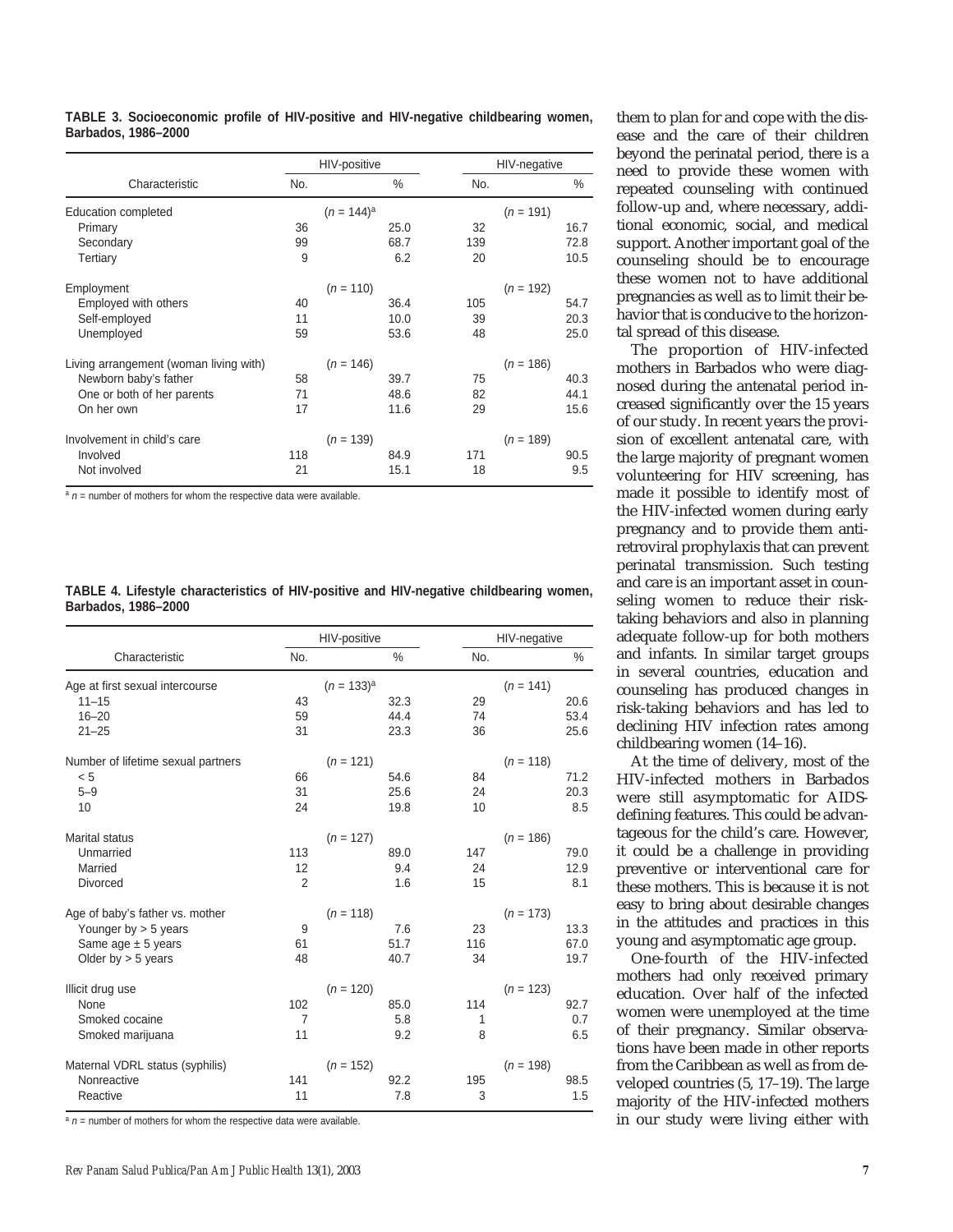one or both of their parents (48.6%) or with the newborn baby's father (39.7%), and were involved with the care of their children. This extended family support system would be advantageous in planning HIV prevention strategies and in caring for HIVinfected mothers and children.

Rising numbers of repeated pregnancies among the HIV-infected women may result in an increase in the number of children exposed to HIV during the perinatal period, and this may offset the reduction in mother-to-child transmission achieved by the use of the perinatal prophylactic antiretroviral drugs in Barbados. Using future studies to track HIV incidence and its trend among childbearing women may be important for monitoring the HIV epidemic in the country. It is hoped that the findings from this study will be useful in Barbados and in other countries that are facing similar situations in planning the care of HIV-infected women and in designing effective interventions to reduce mother-to-child HIV transmission.

**Acknowledgements.** We are highly indebted to Dr. M.A. St. John for her continuous support for the Pediatric HIV Surveillance Program in Barbados. We would also like to thank all the consultants, residents, and nursing staff of the departments of Pediatrics, Pathology, and Obstetrics at the Queen Elizabeth Hospital for their cooperation and contribution to this project.

#### **REFERENCES**

- 1. Joint United Nations Programme on AIDS (UNAIDS). AIDS in a new millennium. Report on the global HIV/AIDS epidemic. Geneva: UNAIDS; 2000.
- 2. Figueroa JP, Brathwaite A, Ward E, Ducasse M, Tscharf I, Nembhard O, et al. The HIV/AIDS epidemic in Jamaica. AIDS 1995;9(7):761–768.
- 3. Garris I, Rodriguez EM, De Moya EA, Guerrero E, Pena C, Puello E, et al. AIDS heterosexual predominance in the Dominican Republic. J Acquir Immune Defic Syndr 1991;4(12):1173–1178.
- 4. Cleghorn FR, Jack N, Murphy JR, Edwards J, Mahabir B, Paul R, et al. HIV-1 prevalence and risk factors among sexually transmitted disease clinic attenders in Trinidad. AIDS 1995;9(4):389–394.
- 5. Gomez MP, Bain RM, Major C, Gray H, Read SE. Characteristics of HIV-infected pregnant women in the Bahamas. J Acquir Immune Defic Syndr 1996;12(4):  $400 - 405$ .
- 6. Pan American Health Organization. Country health profile. Barbados [Web site]. Available at: http://www.paho. org/english/SHA/prflbar.htm. Accessed 6 December 2002.
- 7. Halsey NA, Boulos R, Holt E, Ruff A, Brutus JR, Kissinger P, et al. Transmission of HIV-1 infections from mothers to infants in Haiti. Impact on childhood mortality and malnutrition JAMA 1990:264(16): 2088–2092.
- 8. Kwesigabo G, Killewo JZ, Urassa W, Mbena E, Mhalu F, Lugalla JL, et al. Mon-

itoring of HIV-1 infection prevalence and trends in the general population using pregnant women as a sentinel population: 9 years experience from the Kagera region of Tanzania. J Acquir Immune Defic Syndr 2000;23(5):410–417.

- 9. Zaba B, Boerma T, White R. Monitoring the AIDS epidemic using HIV prevalence data among young women attending antenatal clinics: prospects and problems. AIDS 2000;14(11):1633–1645.
- 10. Boulos R, Halsey NA, Holt E, Ruff A, Brutus JR, Quinn TC, et al. HIV-1 in Haitian women 1982–1988. The Cite Soleil/JHU AIDS Project Team. J Acquir Immune Defic Syndr 1990;3(7):721–728.
- 11. Wilkinson D, Abdool Karim SS, Williams B, Gouws E. High HIV incidence and prevalence among young women in rural South Africa: developing a cohort for intervention trials. J Acquir Immune Defic Syndr 2000;23(5):405–409.
- 12. Taha TE, Dallabetta GA, Hoover DR, Chiphangwi JD, Mtimavalye LA, Liomba GN, et al. Trends of HIV-1 and sexually transmitted diseases among pregnant and postpartum women in urban Malawi. AIDS 1998;12(2):197–203.
- 13. Bunnell RE, Yanpaisarn S, Kilmarx PH, Rhodes PH, Limpakarnjanarat K, Srismith R, et al. HIV-1 seroprevalence among childbearing women in northern Thailand: monitoring a rapidly evolving epidemic. AIDS 1999;13(4):509–515.
- 14. Kwesigabo G, Killewo J, Godoy C, Urassa W, Mbena E, Mhalu F, et al. Decline in the

prevalence of HIV-1 infection in young women in the Kagera region of Tanzania. J Acquir Immune Defic Syndr Hum Retrovirol 1998;17(3):262–268.

- 15. Kilian AH, Gregson S, Ndyanabangi B, Walusaga K, Kipp W, Sahlmuller G, et al. Reductions in risk behaviour provide the most consistent explanation for declining HIV-1 prevalence in Uganda. AIDS 1999; 13(3):391–398.
- 16. Figueroa JP, Brathwaite AR, Wedderburn M, Ward E, Lweis-Bell K, Amon JJ, et al. Is HIV/STD control in Jamaica making a difference? AIDS 1998;12 Suppl 2:S89–98.
- 17. Johnstone F, Hamilton B, Gore SM. Socioeconomic factors associated with HIV infection in pregnant women. Health Bull  $(Edin)$  1992;50(2):156-162.
- 18. Le Franc E, Wyatt GE, Chambers C, Eldemire D, Bain B, Ricketts H. Working women's sexual risk taking in Jamaica. Soc Sci Med 1996;42(10):1411–1417.
- 19. Walrond E, Jones F, Hoyos M, Souder M, Ellis H, Roach T. An AIDS-related knowledge, attitudes, beliefs, and practices survey among schoolchildren in Barbados. Bull Pan Am Health Organ 1992;26(3): 208–219.

Manuscript received 25 March 2002. Revised version accepted for publication on 4 October 2002.